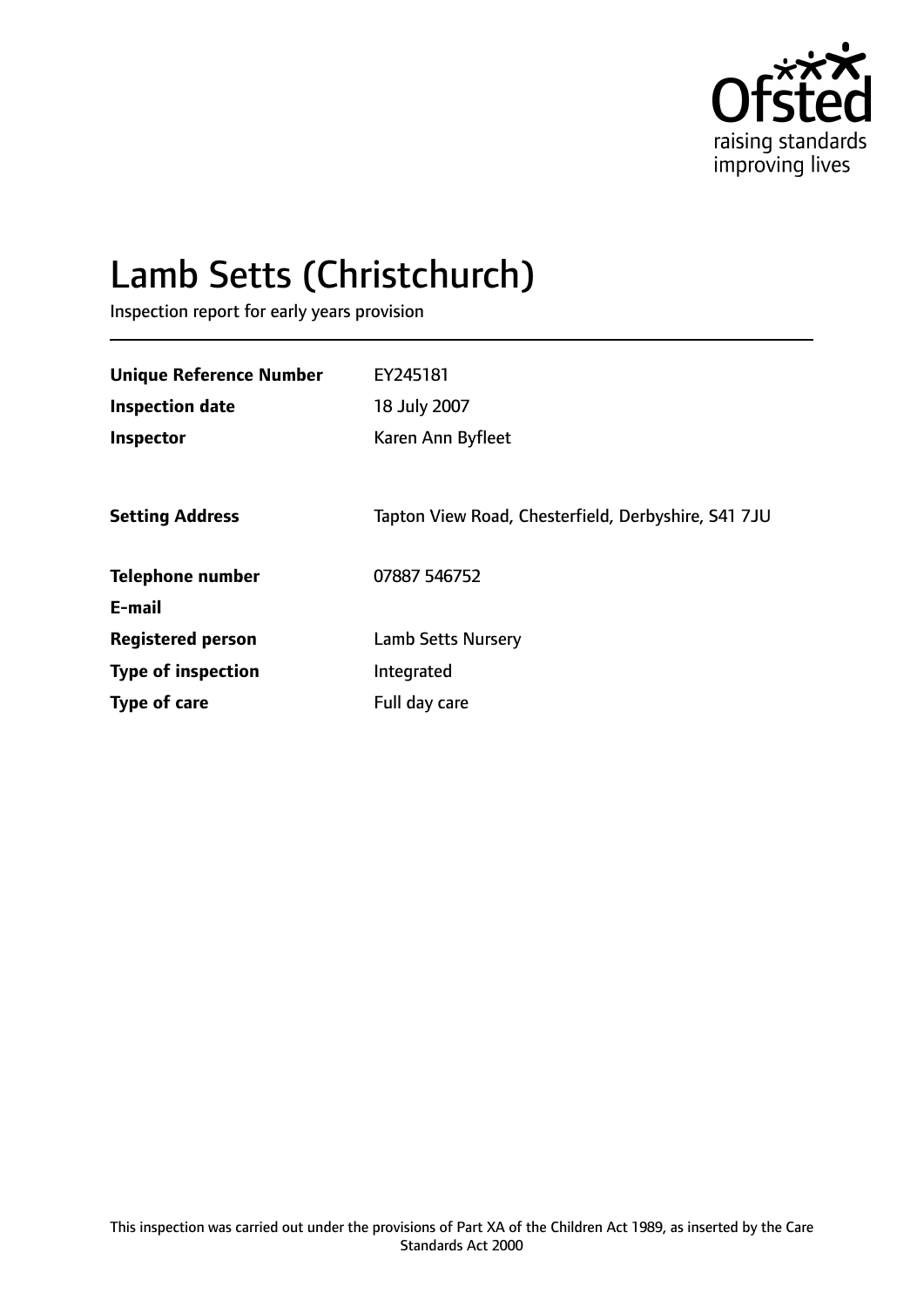#### **ABOUT THIS INSPECTION**

The purpose of this inspection is to assure government, parents and the public of the quality of childcare and, if applicable, of nursery education. The inspection was carried out under Part XA Children Act 1989 as introduced by the Care Standards Act 2000 and, where nursery education is provided, under Schedule 26 of the School Standards and Framework Act 1998.

This report details the main strengths and any areas for improvement identified during the inspection. The judgements included in the report are made in relation to the outcomes for children set out in the Children Act 2004; the National Standards for under 8s day care and childminding; and, where nursery education is provided, the *Curriculum guidance for the foundation stage.*

The report includes information on any complaints about the childcare provision which Ofsted has received since the last inspection or registration or 1 April 2004 whichever is the later.

#### **The key inspection judgements and what they mean**

*Outstanding: this aspect of the provision is of exceptionally high quality Good: this aspect of the provision is strong Satisfactory: this aspect of the provision is sound Inadequate: this aspect of the provision is not good enough*

For more information about early years inspections, please see the booklet *Are you ready for your inspection?* which is available from Ofsted's website: *www.ofsted.gov.uk.*

# **THE QUALITY AND STANDARDS OF THE CARE AND NURSERY EDUCATION**

On the basis of the evidence collected on this inspection:

The quality and standards of the care are good. The registered person meets the National Standards for under 8s day care and childminding.

The quality and standards of the nursery education are good.

#### **WHAT SORT OF SETTING IS IT?**

Lambsetts Nursery School opened in 2002. It operates from a purpose built building within the grounds of Christchurch Infant School. The nursery servesthe local community and surrounding areas.

There are currently 30 children on roll all of whom are in receipt of funding for early education and attend a variety of sessions. The group operates for five days a week during school term times. Sessions are from 08:45 to 11:45 and 12:30 to 15:30. The setting supports children with learning difficulties and/or disabilities.

Two qualified staff work directly with the children along with two trainees. The manager holds a Level 7 early years qualification and the deputy holds a Level 4. The qualified registered person takes an active role in the setting and they receive support from the local authority.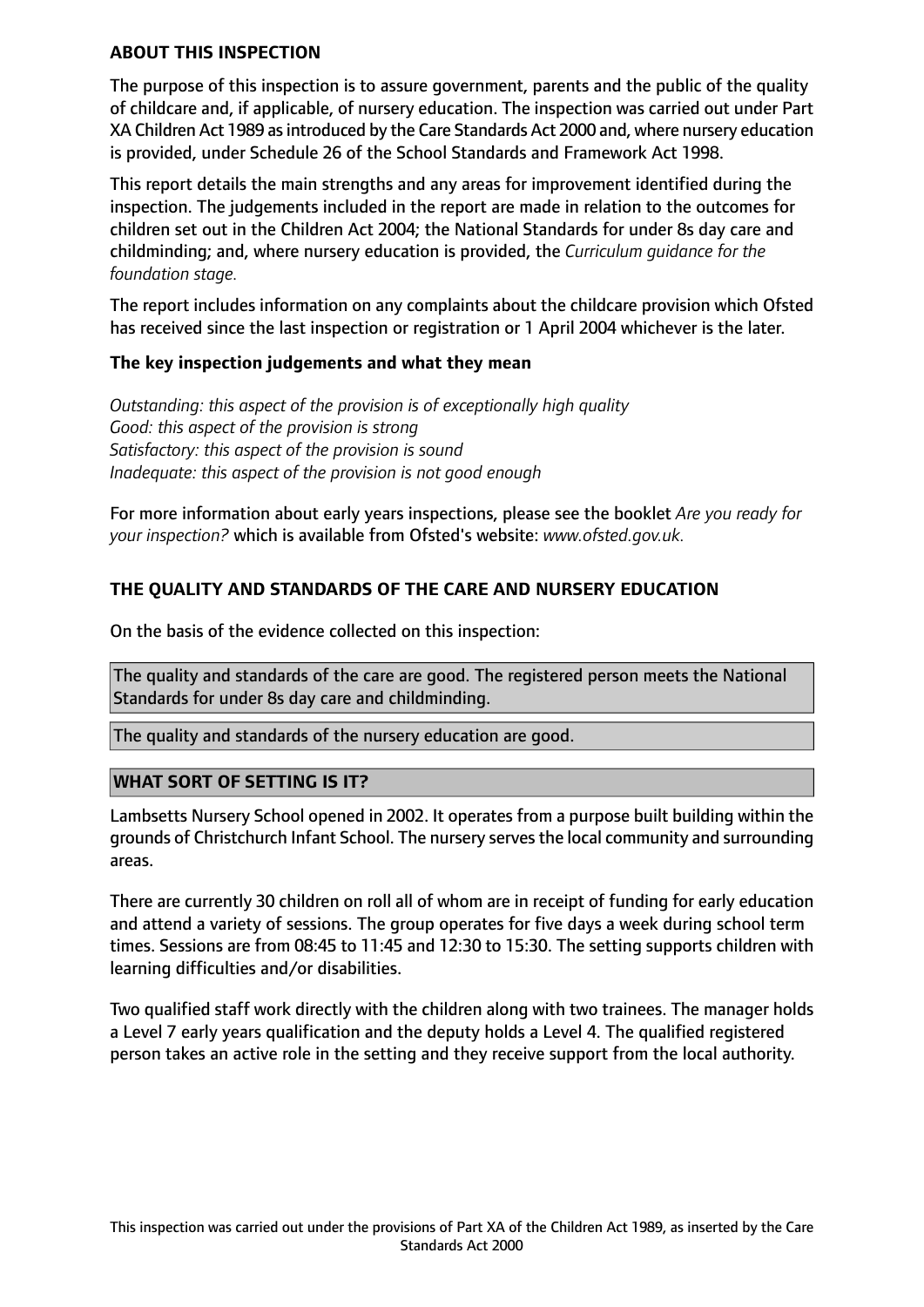## **Helping children to be healthy**

The provision is good.

Children's health is promoted very effectively. There are very good procedures in place to help children learn about their personal hygiene through the daily routines. For example, the children use the toilet independently and wash their hands after using the toilet and before eating without any prompting from staff. They clearly understand why they wash their hands as they talk about germs. Staff follow effective and detailed procedures when dealing with accidents and medication and they hold relevant first aid certificates. All written permissions are obtained from parents for the safe administration of medication, and accidents are recorded appropriately with parental signatures as acknowledgement of being informed. A detailed policy is shared with parents for the care of children who are ill or have infections. This ensures children are protected from cross infection and helps them to remain healthy.

Children's dietary needs are met very well and their good health is promoted. Staff follow very good food handling procedures as they thoroughly wash their hands before preparing foods and they wear protective gloves and aprons when serving out food to the children. Individual dietary needs and requirements of the children are met well. All information is discussed with parents and recorded. A varied and nutritious menu of snacks is provided. For example, the children enjoy snacks such as fresh fruit, toast, bread sticks and fresh vegetables. Children who stay over the lunch time period bring packed lunches and staff ensure these are stored appropriately in the fridge, labelled with children's names. Drinks of fresh water are available to the children throughout the session. They are able to be independent in pouring their own drinks as a jug of fresh water is placed within the play area for them to help themselves. Staff change the water frequently to ensure the water is constantly fresh. This good practice provides children with healthy choices as they are able to make decisions about food and drink.

Children's physical development is promoted well. They have many opportunitiesto play outside with a very good range of large equipment to help the development of their physical skills. For example, they have access to a 'Play Trail' where they use balancing bars, a climbing frame and rope bridges with confidence. Ball games and 'Hop Scotch' enable children to move in a variety of ways such as hopping, running and jumping. Staff are innovative in ideas for outdoor activities. For example, they use equipment such as a bubble machine which encourages the children to move in a number of ways as they chase and try to catch the bubbles. Indoors the children enjoy games such as musical chairs, dancing and ring games and staff move furniture to ensure the children are able to move in comfort and safety. However, children have not yet developed a recognition of the changes that happen to their bodies when they are active. They do not talk about being out of breath or being tired and thirsty after running around or dancing.

## **Protecting children from harm or neglect and helping them stay safe**

The provision is good.

The setting is maintained to a high standard and provides a richly warm and welcoming environment. Children are able to play comfortably with a full range of toys and equipment which are easily accessible to them. Toys are stored in low level cupboards and shelves which the children are able to freely access. Safety within the setting is promoted well. Security is good as the main door is locked at all times and staff monitor access. Safety and cleanliness of the toys and premises is ensured as a detailed cleaning rota for toys and equipment is in place and used effectively. Risk assessments are completed daily through staff checking toys and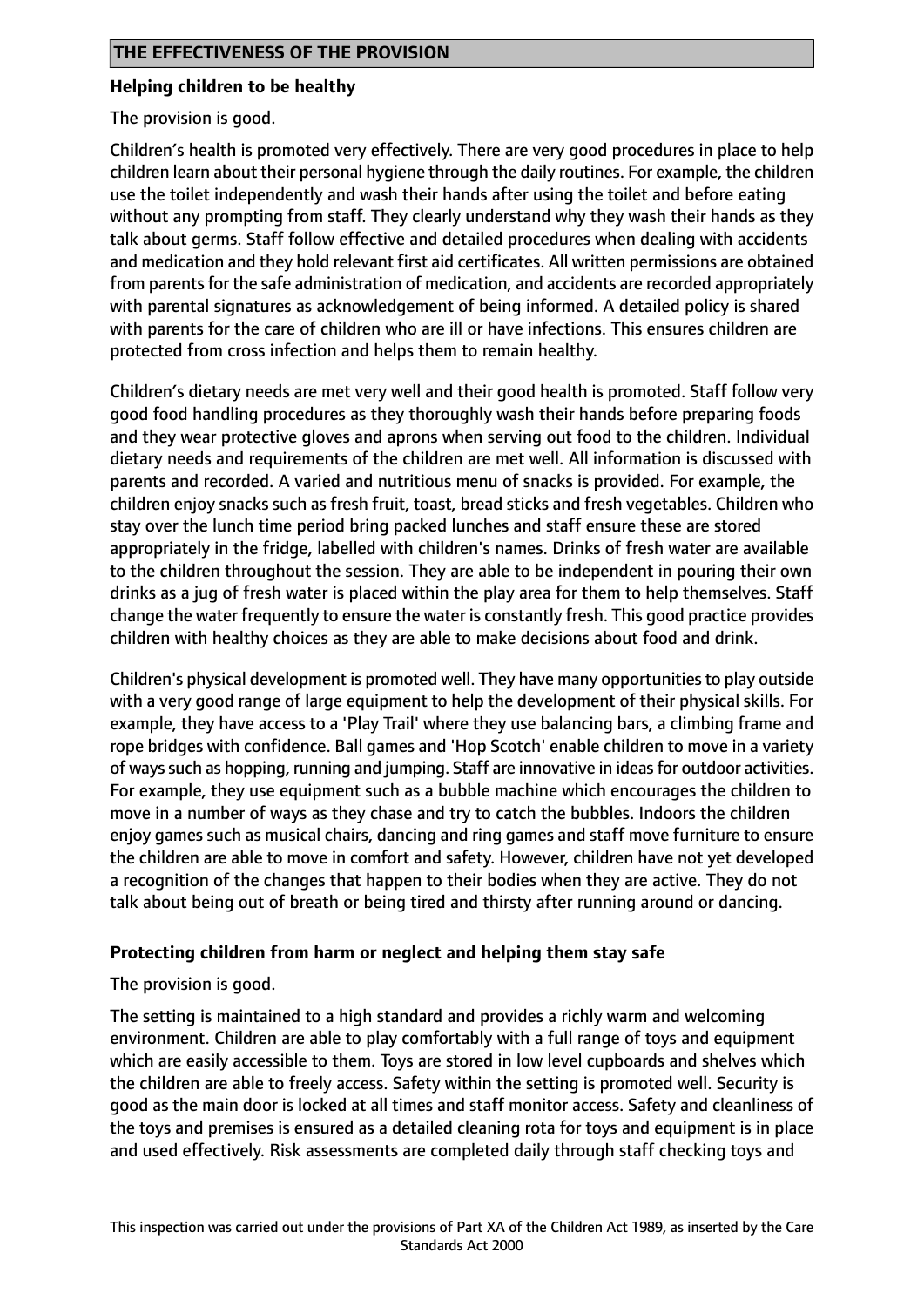equipment and recording any action they have taken. Children are included in the procedure as they use a 'helping hands' monitor to check that all pieces of any jigsaws used are complete at tidy away time. This gives children ownership of tasks and responsibilities for ensuring their toys remain in good condition. Consequently children are able to play safely.

There is good space within the setting to enable children to have room to play freely and comfortably with the toys and equipment. The room is made welcoming with children's pictures displayed on boards and photographs for children to look at. There is a good range of resources available and a varied selection is set out each session to allow children to make their own choices.

Children learn the importance of keeping safe as staff talk to them about safety both indoors and outside. For example, they talk about road safety before going out on walks into local community, the importance of staying together and how to safely cross roads. When the children go outdoors they use a linked rope which is a series of hoops tied together in a long line. All the children hold the hoops, which they do readily, enabling them to stay together when out walking. Children know the rules and boundaries and follow routines very well and they have a good awareness of the setting's fire safety procedure as they practise this regularly.

Children are well protected by staff that have a sound understanding of child protection issues. They know the correct procedures to follow for reporting concerns and have a good understanding of signs and symptoms that may alert them to child abuse. This helps to protect children from harm or neglect.

# **Helping children achieve well and enjoy what they do**

The provision is good.

Children experience a very good range of activities which contributes to their development both inside and outside. Children are confident and enjoy their time in the setting. They gain good levels of self esteem as they enjoy showing others what they have done and receiving praise from the staff. Relationships between staff and children are positive and staff extend children's learning through appropriate questioning and good use of props. Staff make good use of the various persona dolls they have to help deliver positive messages. For example, 'Grandad Luke' visits the children to talk about moving on to school next term and how we all undergo change in our lives. The children listen with interest and enjoy sessions using these props.

# Nursery Education

The quality of teaching and learning is good. Staff demonstrate good knowledge and understanding of the Foundation Stage and how the activities they plan are linked to the six areas of learning. Planning is detailed and the system for recording children's progress is robust. The information is used effectively to complete development records and plan for their next steps in learning. Staff use appropriate methods to develop children's learning in adult-led activities as they sit with them and ask pertinent questions to ensure challenges are suitable. Children's behaviour is managed appropriately and the room is well organised, offering a stimulating environment which is well resourced and enables children to make their own choices.

Children have a positive attitude to learning and they have good concentration levels. They enjoy sitting with books on their own, concentrating as they look at the pictures. Children play well together, forming good relationships as they co-operate, share and take turns. For example,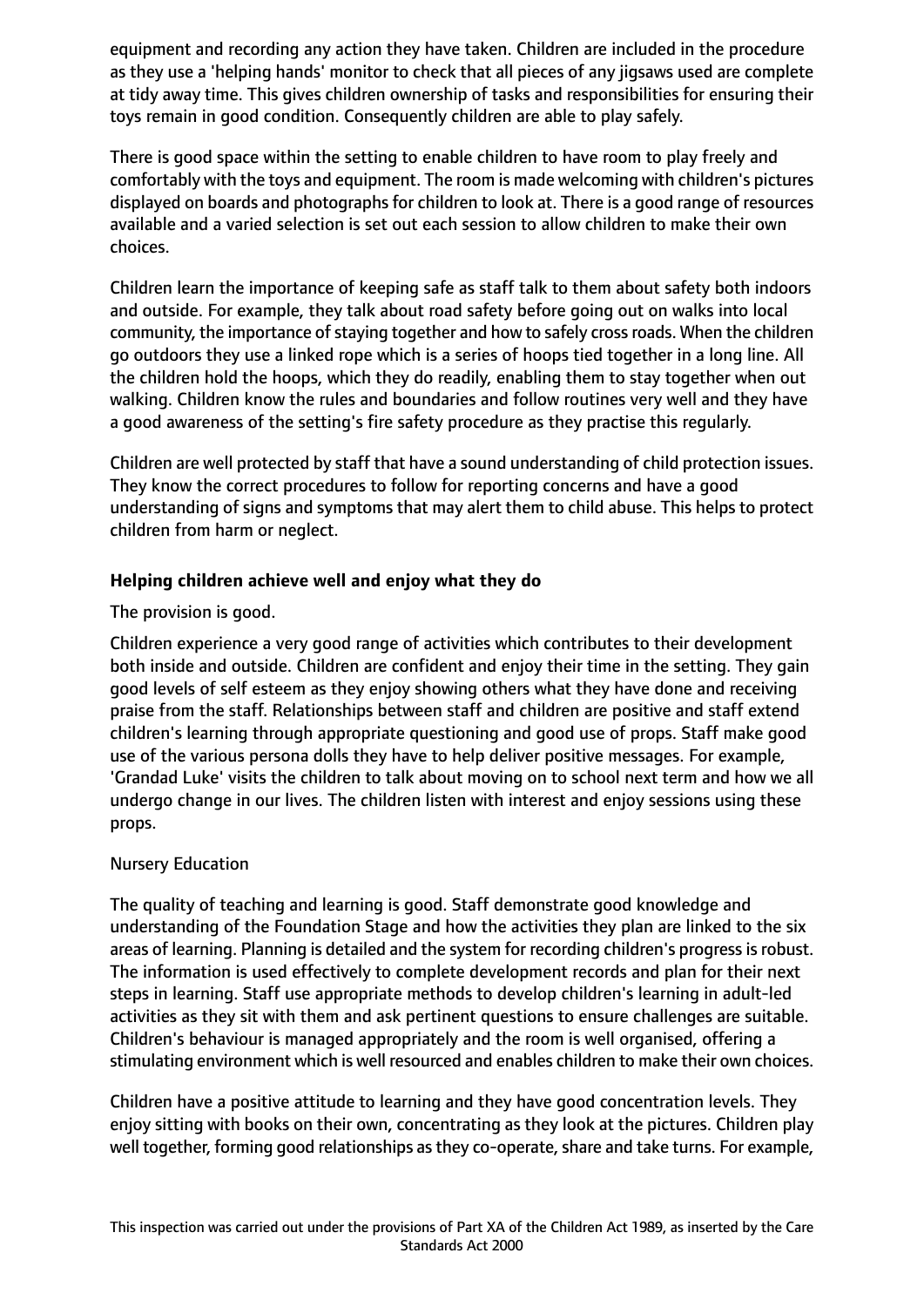when outdoors on the large equipment they help one another and patiently wait their turn. They behave well and respond positively to boundaries and their independence is developing well as they put on their coats for outdoor play and use the bathroom independently. Children speak clearly and communicate well as they greet each other and visitors. Staff encourage children to use their language and listening skills as they ask age appropriate questions which require the children to recall information. For example, as they talk about the weather during circle time, staff ask the children if they remember when it rained very hard and there were floods. Children often link sounds and letters as they recognise their names. Print displayed within the environment such as labels on draws, helps children realise print gives meaning. Daily access to writing implements encourages children's writing skills. They enjoy using writing for a purpose. For example, the children wrote letters to themselves, posted them and then brought them back to show the group when they have received them at home. In role play situations the use of writing for purpose is extended as they use appointment books, diaries and shopping lists.

Children use and understand numbers well. They are able to match number to object as they count out plates and cups for snack time. Games such as hop scotch enable children to name numbers as they hop from one to another and through a variety of songs and rhymes children are learning about shape and size. Children are developing their problem solving and matching skills through activities such as using learning programmes on the computer. They listen to on screen instructions to find the right hat for the right head, match tools to trades and find a number of coloured objects. Opportunities for children to develop their exploration and investigation skills are good. They learn about change through nurturing plants and watching them grow. The setting have a pet snail and staff talk to the children about how the snail will have grown when they return after the summer holidays. Children talk about changes to their lives as they prepare to move on to school and they look at features of natural objects as they water the plants and explore textures such as wood and stone. The children have enjoyed watching the school's live web cam of a bird box, watching the birds build their nest, feed the young and then the chicks leaving the nest. Through regular access to activities such as, cash registers and telephones, in the role play, children are learning how things work. Children are competent at building with construction toys and have regular opportunities to construct and join using recycled materials. Their knowledge of information technology is progressing well as they have regular access to the computer, gaining in confidence and competence in key board skills and use of the mouse.

Fine motor and manipulative skills are encouraged through painting, colouring, cutting and their daily access to writing implements. The children enjoy a full range of activities which promote exercise such as dancing and energetic games. Children have good knowledge of colour as they are able to name them and enjoy mixing colours when undertaking painting activities. They are able to freely express themselves through art and music and have regular opportunities to participate in dance and movement and explore sound with a range of musical instruments. Through listening to stories, the use of story sacks and a variety of role play situations, children's imaginative skills are developing well.

## **Helping children make a positive contribution**

## The provision is good.

There is a good range of resources and equipment to help raise children's awareness of different cultures, gender and disability. For example, there are books, dressing up equipment and the good use made of persona dolls. Various festivals are celebrated such as Diwali and the children attend the school for Christmas lunch along with elderly residents of the community each year.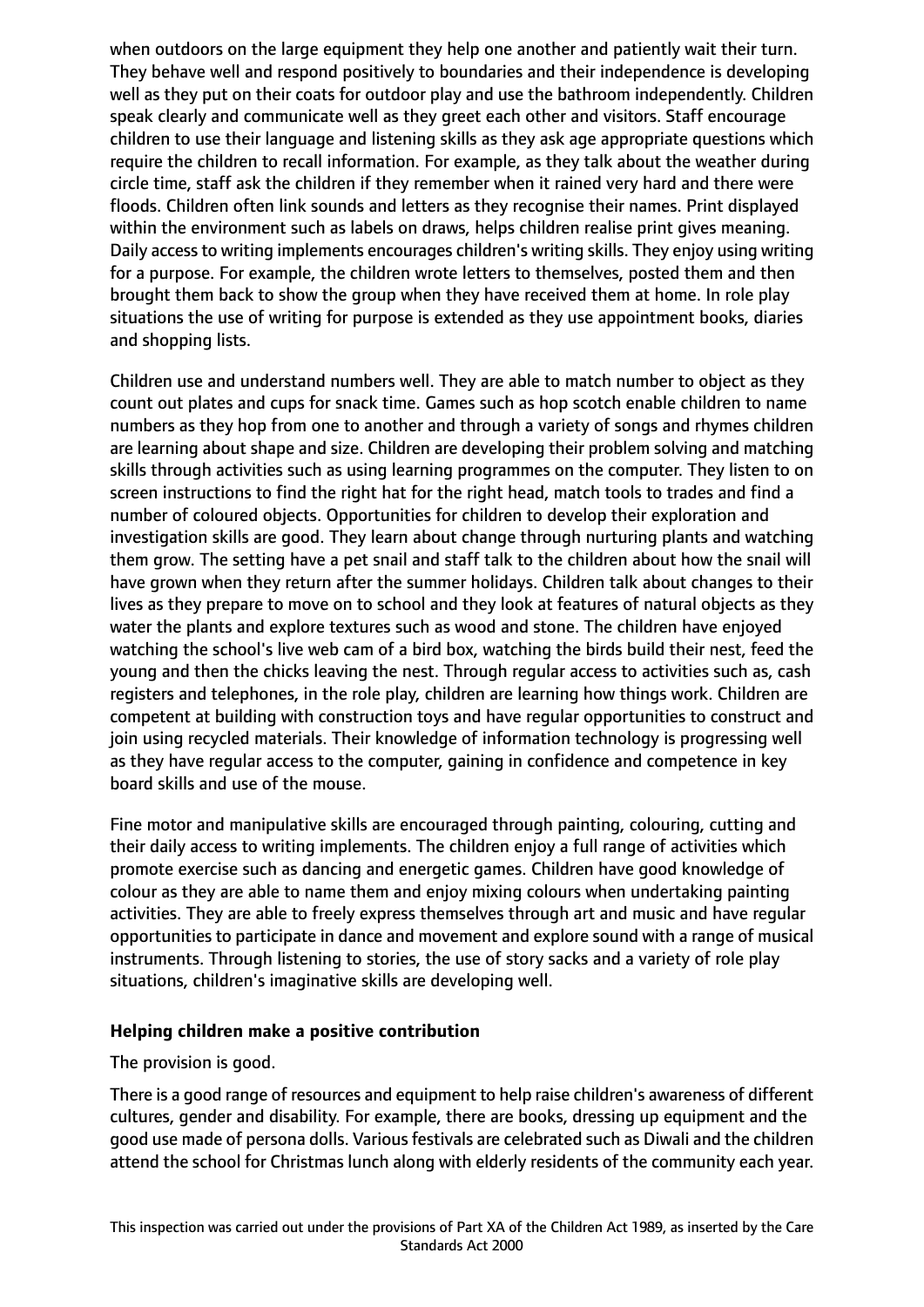This helps to raise children's awareness of diversity and helps them to develop positive attitudes. The setting cares for children with learning difficulties and/or disabilities and they have a designated person in place who liaises with parents and outside agencies to ensure continuous care is provided. However, some staff have less confidence to ensure there is consistency in meeting children's needs.

Staff are pro-active in ensuring the setting's policy for behaviour management is implemented well. They talk to children about their behaviour and are consistent in their approach helping children to feel secure. Children know and understand the setting's boundaries well and as a consequence they are well behaved. They take turns well and co-operate and this is recognised by staff as they offer lots of praise to the children for their efforts and achievements. Children's spiritual, moral, social and cultural development is fostered.

The partnerships with parents and carers of funded children is good as staff form positive, friendly relationships with them. They are made aware of how the setting operates through a detailed information booklet and policy files which are available at their request. In addition, information such as the setting's complaints procedure is also available. Children's individual needs are fully discussed and recorded with parents. Daily exchange of information keeps parents informed of their children's day in the setting. Staff write reports for parents each term on the progress their children are making with regard to the Foundation Stage and they regularly share children's development files with parents. All relevant written consents are in place, helping to protect children. The setting actively encourages parents and other family members to be involved in their children's learning. For example, many parents have attended workshops developed by the staff around the values of 'story sacks' and how these are used in order to develop children's interest in books and stories with the use of props. This has led to parents managing a library for the story sacks. They have also actively participated in other workshops provided by the staff. They have attended a craft day where they have been able to join their children in making Christmas cards and decorations, enabling them to have a better understanding of the value of such activities.

# **Organisation**

The organisation is good.

Children are happy within the well organised environment. Staff are caring towards the children and they liaise well with parents in order to help children settle. Children benefit from the good range of activities planned and provided by staff and the grouping and organisation of the children ensures they are kept interested and involved. All required documentation is in place and well maintained. Attendance records are accurate with attendance of staff and children recorded clearly. Recruitment procedures are sound and the owners of the provision ensure appropriate checks are carried out on any newly appointed staff. Checks are made with the Criminal Records Bureau, qualifications checked, references requested and medical suitability is assessed. This ensures children are cared for by appropriate staff. Staff qualifications meet the requirements as the manager holds a level 4 in childcare and the deputy holds a level 3. Other staff are trainees who have all undergone necessary checks. All staff attend additional training which is identified by themselves and the registered person as part of their annual appraisal. For example, behaviour management and first aid. This contributes to the quality of care provided.

The leadership and management of early education is good. Regular revision of the setting's policies and procedures take place as-well as regular reviews of the practice. This enables management and staff to continue to work together on any improvements identified to ensure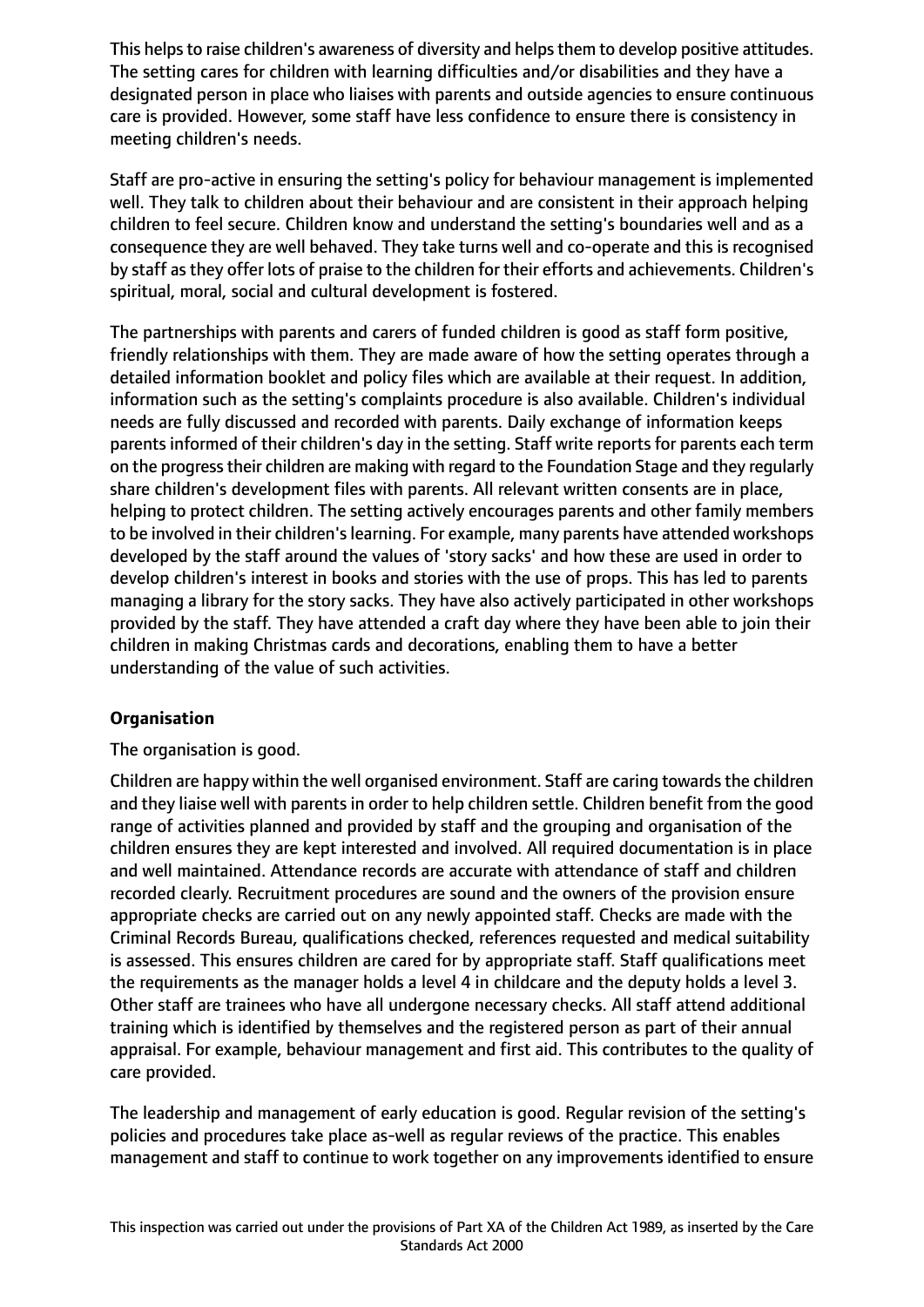the care and education provided continues to flourish. There is a good system in place to monitor the effectiveness of the curriculum and children's progress. The leadership and management have a sound vision for the setting and are currently working well towards this. They have effectively addressed previous issues that were raised ensuring children are making good progress towards the early learning goals. Overall, children's needs are met.

## **Improvements since the last inspection**

At the last inspection the provider was asked to: extend resources to reflect positive images of disability, ensure the child protection policy had details of the procedure to follow in the event of an allegation being made against a staff member, evidence that parents have been notified of any medication administered to children and make fresh drinking water available throughout the session. In relation to early education the provider was asked to: improve the assessment process, ensure information for parents with regard to children's progress highlights their next steps for learning and to provide more variety in materials to develop children's all round gross motor skills and exploration of technical equipment.

Children have good access to a varied range of resources which reflect positive images of disability. This has been extended successfully with the introduction of persona dolls and story sacks which cover a full range of issues in order to help raise children's awareness. Reviewing of the setting's policies has ensured children and staff are now protected as the child protection policy contains a detailed procedure to be followed in the event of an allegation being made and parents' signatures are obtained when medication has been administered to children as acknowledgement of them being informed. A jug of fresh water is now always available for children to help themselves to drinks. Staff change the water frequently to ensure the water is constantly fresh. This good practice provides children with healthy choices as they are able to make decisions about food and drink. With regard to funded education, planning is detailed and the system for recording children's progress is robust. Information is gained through observations staff make and these are effectively used to complete development records and plan for the children's next steps in their learning. Parents are kept fully informed of their children's development through daily verbal exchange and the report staff write each term about their progress. parents also have regular access to their children's development files at their request. Children have regular access to the outdoors where they are able to enjoy a full range of climbing and balancing equipment to develop their gross motorskills. Their knowledge of information technology is progressing well as they have regular access to the computer, gaining in confidence and competence in key board skills and use of the mouse. Through role play they are able to explore a good range of technical equipment such as cash registers and telephones.

# **Complaints since the last inspection**

Since the last inspection there have been no complaints made to Ofsted that required the provider or Ofsted to take any action in order to meet the National Standards.

The provider is required to keep a record of complaints made by parents, which they can see on request. The complaints record may contain complaints other than those made to Ofsted.